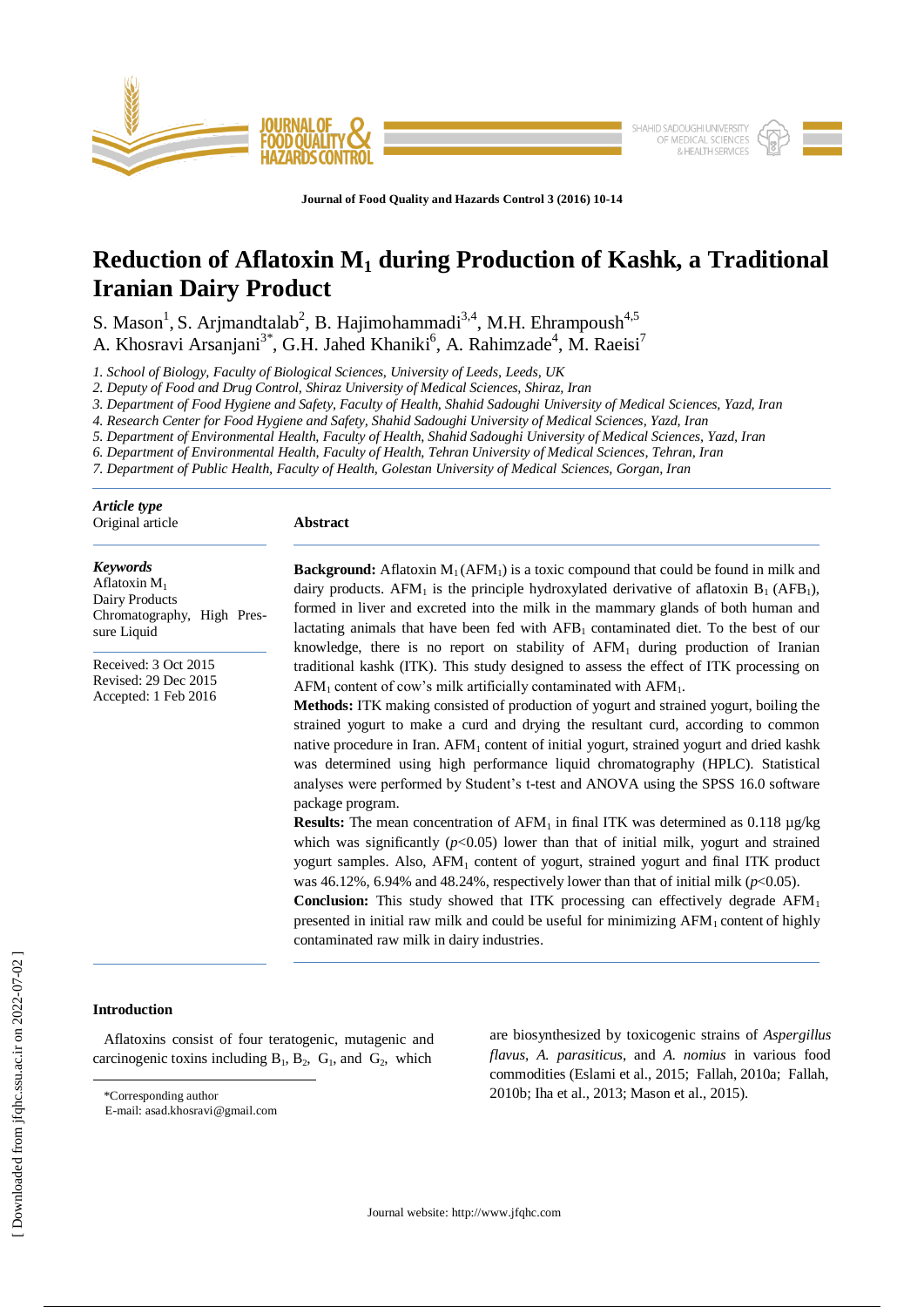*A. flavus* exclusively produces B aflatoxins, while the two others produce B and G types. Aflatoxin  $M_1$  (AFM<sub>1</sub>) is formed in liver and excreted into milk in the mammary glands of both human and lactating animals that have been fed with aflatoxin  $B_1$  (AFB<sub>1</sub>) contaminated diet (Creppy, 2002; FAO, 2001; Kamkar et al., 2008; Khodadadi et al., 2014). The rate of alteration of  $AFB<sub>1</sub>$  to  $AFM<sub>1</sub>$  are various from 0.5 to 5% for lactating animals (Neal et al., 1998).  $AFM<sub>1</sub>$  has been classified as group 1 of human carcinogens (IARC, 2002). Among consumers, infants and young children use high amount of dairy products and therefore, effect of  $AFM<sub>1</sub>$  in these groups make great concern for public health. The accepted maximum level of  $AFM<sub>1</sub>$  content in milk and dairy products has been reported 0.05 µg/kg (EC, 2006b). There is some published data indicated high content of  $AFM<sub>1</sub>$  in milk and dairy products of Iran (Fallah, 2010a; Fallah, 2010b; Fallah et al., 2011; Ghazani, 2009; Heshmati, 2010; Heshmati and Milani, 2010; Iha et al., 2013).  $AFM<sub>1</sub>$  can be detected in dairy products if the initial milk is contaminated to this toxin (Bakirci, 2001). Unfortunately, a little reduction of  $AFM<sub>1</sub>$  occurs during normal heat processing and current food preservation methods (El Khoury et al., 2011; Fallah, 2010a; Iha et al., 2013).

 South East Asia including, Iran, Iraq, Syria, and Turkey are important area for production and consumption of traditional fermented milk (Chandan, 2006). Due to nutritional benefits of yogurt, its consumption rate has been increased, recently (McKinley, 2005). Dried yogurt is normally obtained from dehydration of natural yogurt to keep the product stable and extend its shelf life. There are many kinds of dried yogurt and its derivatives worldwide. "Kashk" is local name of a popular and traditional dried yogurt in Iran. It is obtained from natural/plain yogurt when concentrated, boiled, shaped into flat rolls and dried. This product is very nutritious; it contains 95.6% total solid, 54.4%, protein 7.9% fat, and 29.5% lactose content (Tamime and Robinson, 2007).

 Many researchers have attempted to study the effect of food processing on the residue of  $AFM<sub>1</sub>$  in milk and dairy products. To the best of our knowledge, there is lack of data about the variation of  $AFM<sub>1</sub>$  during processing of dried yogurt and its derivatives such as Iranian traditional kashk (ITK). Thus, the main aim of this study was to evaluate the stability of  $AFM<sub>1</sub>$  during the production and processing of ITK using high performance liquid chromatography (HPLC) assay.

## **Materials and methods**

## *AFM<sup>1</sup> standard preparation*

 AFM<sup>1</sup> standard was purchased from Sigma Chemical Co., St Louis, MO. Working solution of  $AFM<sub>1</sub>$  was achieved by suitable dilution in acetonitrile. To obtain final concentration of 0.1 to 10 ng/ml, different portions of the standard solutions were evaporated, and then diluted with mobile phase.

#### *Sample preparation and extraction*

 The samples were shaken for about 2 min to obtain homogeneous mixtures. Briefly, 10 g kashk and yogurt samples, 10 g celite (Sigma–Aldrich, 5876), and 80 ml dichloromethane (HPLC grade, Merck) were blended using Ultra Turrax (Junke and Kunkel, GmbH, Germany) at 24000 rpm for 3 min in order to form slurry. The slurry was filtered with Whatman no. 1 filter paper. Collected filtrate was evaporated to dryness under vacuum at 35– 40 ˚C using laboratory type evaporator (Heidolph Rotary Evaporator VV–2000, Germany). The obtained residue was dissolved in a mixture (30:50:20 v/v/v) of methanol (HPLC grade, Merck), water and hexane (extra pure, Merck). The aqueous phase was separated using a separator funnel. An aliquot (35 ml) of the filtrate from each sample was passed through an immunoaffinity column (Aflaprep M, R-Biopharm Rhone Ltd., Glasgow, Scotland, UK) containing monoclonal antibodies specific to  $AFM<sub>1</sub>$  (Montaseri et al., 2014).

## *Immunoaffinity column purification and isolation*

 Each test solution obtained from former step was passed through an immunoaffinity column, at a slow steady volume having flow rate of 1 ml/min. Then, column was secured on a vacuum manifold conditioned with 5 ml of phosphate-buffered saline. After double washing of the column with 10 ml of ultrapure water,  $AFM<sub>1</sub>$  was removed from the column with acetonitrile. The eluate was then evaporated under nitrogen flow (Dubnof Bath BSD/D). The residue was dissolved again in mobile phase, collected in HPLC vials (Supleco, Bellefonte, PA, USA), and finally injected to HPLC system (Montaseri et al., 2014).

## *HPLC analysis*

 Setup of HPLC was carried out according to the published procedure by Montaseri et al. (2014). Briefly, Column (Reverse phase  $ODS_2$ –5 µm, 250 m×4.6 m C18 Column TSK–GEL® TosoHas), Guard Column (Guard Column NovaPak® C18 Waters), and Mobile phase (acetonitrile: methanol:  $H_2O$ ;  $20:20:60$ ) were used. The flow rate of 1 ml/min, and injection volume of 20 µl were adjusted. Fluorescence detector was waters 2475 fluorescence detector, excitation 360 nm, emission 440 nm, and Gain and emission units full scale (EUFS) were 10 and 1000, respectively. Retention time was considered 3.5 min. HPLC System was Waters Breeze 1525 HPLC Pump, Waters 1525 Binary HPLC Pump, Waters Column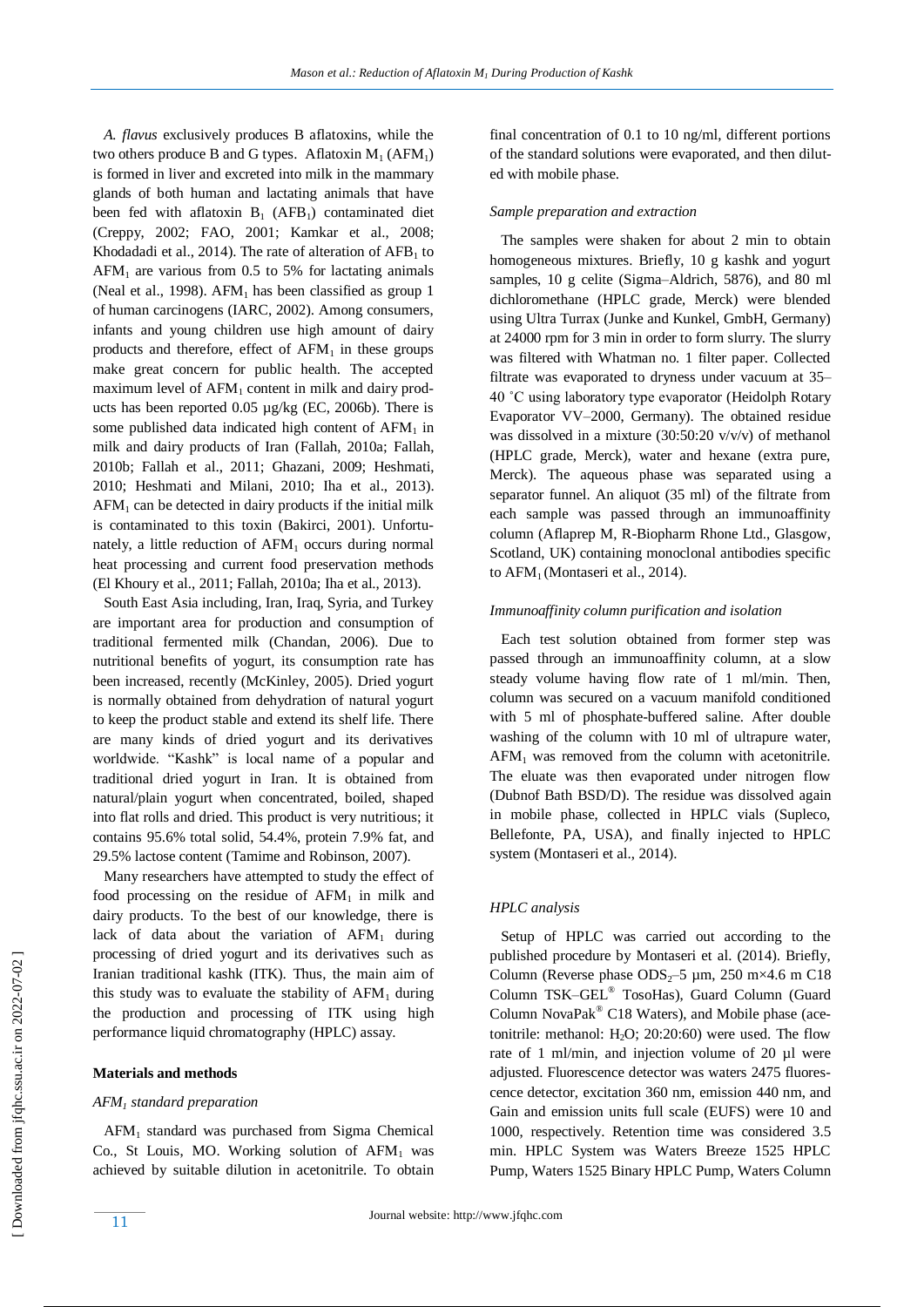Heater, Waters Bus SAT/IN, Waters Bus Lace, Waters Breeze Software.

## *Validation of HPLC analytical method*

 The HPLC assay was validated based on the selectivity, linearity, sensitivity, accuracy and precision. The selectivity of the assay was determined by evaluation of blank and spiked samples at different levels of 0.1–10 ng/mg. The linearity was analyzed by constructing 9-point calibration curve at content of 0.1 to 10 ng/mg. Each concentration was injected four times and then evaluated by linear regression analysis and stated as correlation coefficient  $(R^2)$ . The precision of the assay was determined by limits of detection (LOD) and quantification (LOQ). The LOD, as the lowest content of  $AFM<sub>1</sub>$  which can be detected above the baseline, was determined by three fold analysis of spiked non-contaminated samples. LOQ, as the lowest content of analyzed sample, can be achieved with acceptable relative standard deviation (RSD) in within and between run procedure. To determine the accuracy (recovery), blank samples were spiked with suitable content of  $AFM<sub>1</sub>$  working standards to produce amounts of 0.02, 0.05 and 0.2 µg/kg. The recovery values were analyzed by the evaluation of three spiked samples with HPLC after extraction and immunoaffinity column clean-up mentioned previously (EC, 2006a; Montaseri et al., 2014).

## *Cow's milk artificially contaminated with*  $AFM_1$

Skimmed cow's milk (dry matter, 9%) artificially contaminated with  $AFM_1$  at level of 0.25 µg/l according to Montaseri et al. (2014) and heated to 42 °C. The AFM<sub>1</sub> content of the initial milk was under the limit of detection (0.01 ng/ml). A commercial starter culture (V1, direct vat set type, Chr. Hansen, Horlom, Denmark) with a mix of *Streptococcus thermophilus* and *Lactobacillus bulgaricus* (1:1) was used for yogurt making. According to manufacturer's recommendation the lyophilized starter culture was activated in sterilized skimmed milk and 4 ml of activated culture added to  $1.1$  AFM<sub>1</sub> contaminated milk. After aseptically distributing in sterile plastic bottles, the incubation step was started until the pH of the samples reaches to 3.90±0.02. At the end of the fermentation stage, each sample was quickly cooled in an ice bath and stored at 4 °C. Strained yogurt was produced from plain yogurt, for this purpose, yogurt was placed in cheesecloth and hung overnight at 4 ˚C.

#### *Production of dried kashk from strained yogurt*

 According to ITK making method, the obtained strained yogurt was heated in a water bath at 95 ˚C for 4 h. After cooling, the resultant curd was divided into small rounded pieces of kashk and dried to reach a moisture content of about  $10\%$ . AFM<sub>1</sub> content of initial yogurt, strained yogurt and dried kashk was determined. All the experiments were carried out in triplicate.

## *Statistical analysis*

 Statistical analyses of the obtained data were performed by Student's t-test and ANOVA using the SPSS, Inc, Chicago, IL (version 16.0) software package program. Probability (*p*) values of less than 0.05 were considered as significant.

## **Results**

 In this study, selectivity of the method was confirmed using immunoaffinity column for clean up as well as a selective fluorescence detector. As shown in Fig. 1, no interfering peak was observed at the retention time of  $AFM<sub>1</sub>$  (3.5 min). LODs determined as the lowest concentration of  $AFM<sub>1</sub>$  that can be completely detected above the baseline signal and were 0.003 and 0.006 ng/g for yogurt and kashk samples, respectively. Also, LOQs were 0.01 and 0.019 ng/g for yogurt and kashk samples, respectively. Method validation data for  $AFM<sub>1</sub>$  determination in yogurt and kashk are indicated in Table 1.

As seen in Table 2, the mean concentration of  $AFM<sub>1</sub>$  in final ITK was determined as 0.118 µg/kg which was significantly  $(p<0.05)$  lower than that of initial milk, yogurt and strained yogurt samples. Also,  $AFM<sub>1</sub>$  content of yogurt, strained yogurt and final ITK product was 46.12%, 6.94% and 48.24%, respectively which were lower than that of initial milk (*p*<0.05).

## **Discussion**

 In this study, we found that there was a significant reduction in AFM<sub>1</sub> content during ITK production stages. Previously, Govaris et al. (2002) investigated the change of  $AFM<sub>1</sub>$  in yogurt samples that contaminated artificially with 0.05 and 0.1 µg/kg during 4 week storage at different pH levels of 4 and 4.6. They showed that stability of  $AFM<sub>1</sub>$  in test samples were pH dependent; in pH 4, the  $AFM<sub>1</sub>$  level was decreased significantly unlike pH 4.6; and at the end of storage time,  $AFM_1$  showed significant decrease at both concentration levels. In contrast, Iha et al. (2013) reported that yogurt storage up to 28 days did not change the level of AFM1. It has been shown that factors such as low pH and fermentation of organic acids or other fermentation by-products may change the  $AFM<sub>1</sub>$ content in yogurt (Govaris et al., 2002). During yogurt production, decrease in pH level resulting from fermentation, changes the proteins structures e.g. casein. This phenomenon consequently resulted in the association of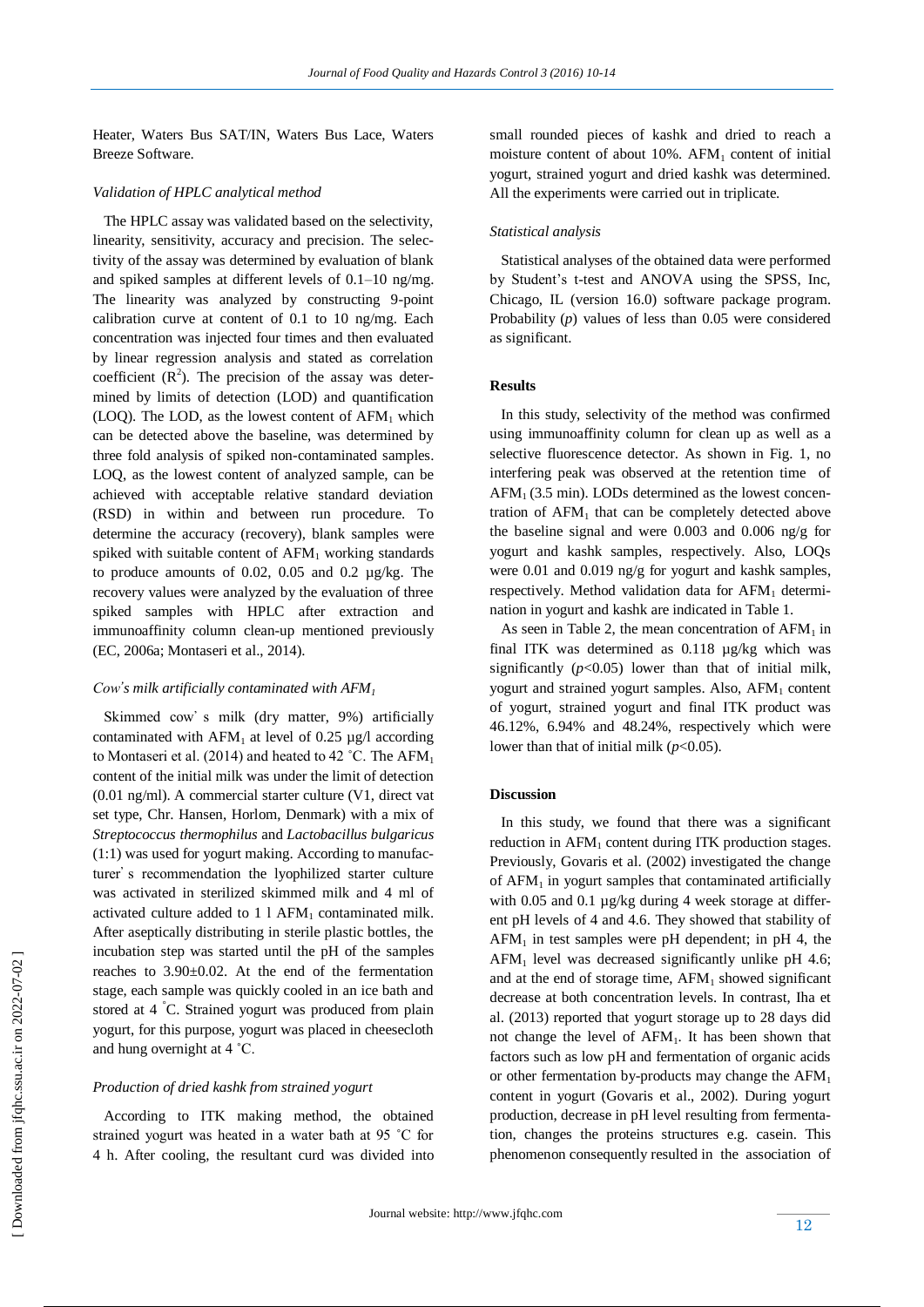**Auto-Scaled Chromatogram** 



Fig. 1: Chromatogram for sample of milk artificially contaminated with 0.1 (µg/l) AFM<sub>1</sub>

Table 1: Method validation data for AFM<sub>1</sub> determination in yogurt and kashk

| <b>Matrix</b> | Spiking level $(\mu g/kg)$ | $AFM_1$ found (ng/kg) | $SD(\mu g/kg)$ | Recovery $(\% )$ | RSD(%) |
|---------------|----------------------------|-----------------------|----------------|------------------|--------|
| yogurt        | 0.05                       | 48                    | 0.005          | 96               | 6.5    |
|               | 0.2                        | 85                    | 0.004          | 92.5             | 6.3    |
|               | 0.5                        | 470                   | 0.005          | 94               | 6.7    |
| kashk         | 0.05                       | 38                    | 0.008          | 76               | 9.1    |
|               | 0.2                        | 50                    | 0.010          | 75               | 8.7    |
|               | 0.5                        | 365                   | 0.011          |                  | 8.9    |

Table 2: Changes in AFM<sub>1</sub> concentration during production of Iranian traditional kashk

| <b>Sample</b>                  | <b>Concentration of AFM1</b><br>$AFM1$ variation $(\% )$ |                                         |                                   |
|--------------------------------|----------------------------------------------------------|-----------------------------------------|-----------------------------------|
|                                | $\mu$ g/Kg (mean $\pm$ SD)                               | In comparison to initial<br>spiked milk | In comparison to previous<br>step |
| artificially contaminated milk | $0.245 \pm 0.005$                                        |                                         |                                   |
| yogurt                         | $0.132 \pm 0.017$                                        | $-46.12$                                |                                   |
| strained yogurt                | $0.228 \pm 0.006$                                        | $-6.94$                                 | $+72.72$                          |
| dried kashk                    | $0.118 \pm 0.006$                                        | $-48.24$                                | $-51.84$                          |

 $AFM<sub>1</sub>$  or other toxins with casein (Brackett and Marth, 1982). As illustrated in Table 2, the concentration of  $AFM<sub>1</sub>$  in strained yogurt was significantly higher than yogurt sample. In agreement to this result, Govaris et al. (2002) showed that the concentration of  $AFM<sub>1</sub>$  in strained yogurt was higher than its correspondence plain yogurt. This could be explained by the effect of increasing the concentration of total solids of yogurt when removing its water content.

The mean concentration of  $AFM<sub>1</sub>$  in ITK (0.118  $\mu$ g/kg) obtained in the present work was significantly lower than milk, yogurt and strained yogurt samples. Previous studies showed that the concentration of  $AFM<sub>1</sub>$  was increased after physical water removing from dairy product such as cheese (Kamkar et al., 2008) and strained yogurt (Govaris et al., 2001). On the other hand, heat treatment of milk and dairy product had no remarkable effect on the concentration of  $AFM_1$  indicated by Bakirci (2001) and Govaris et al. (2002). Contrary to mentioned finding, the obtained result of present investigation showed that the concentration of  $AFM<sub>1</sub>$  was significantly decreased after transforming the milk in comparison to ITK. It may be explained by the synergistic effect of the combination of heat treatment and low pH during ITK making process